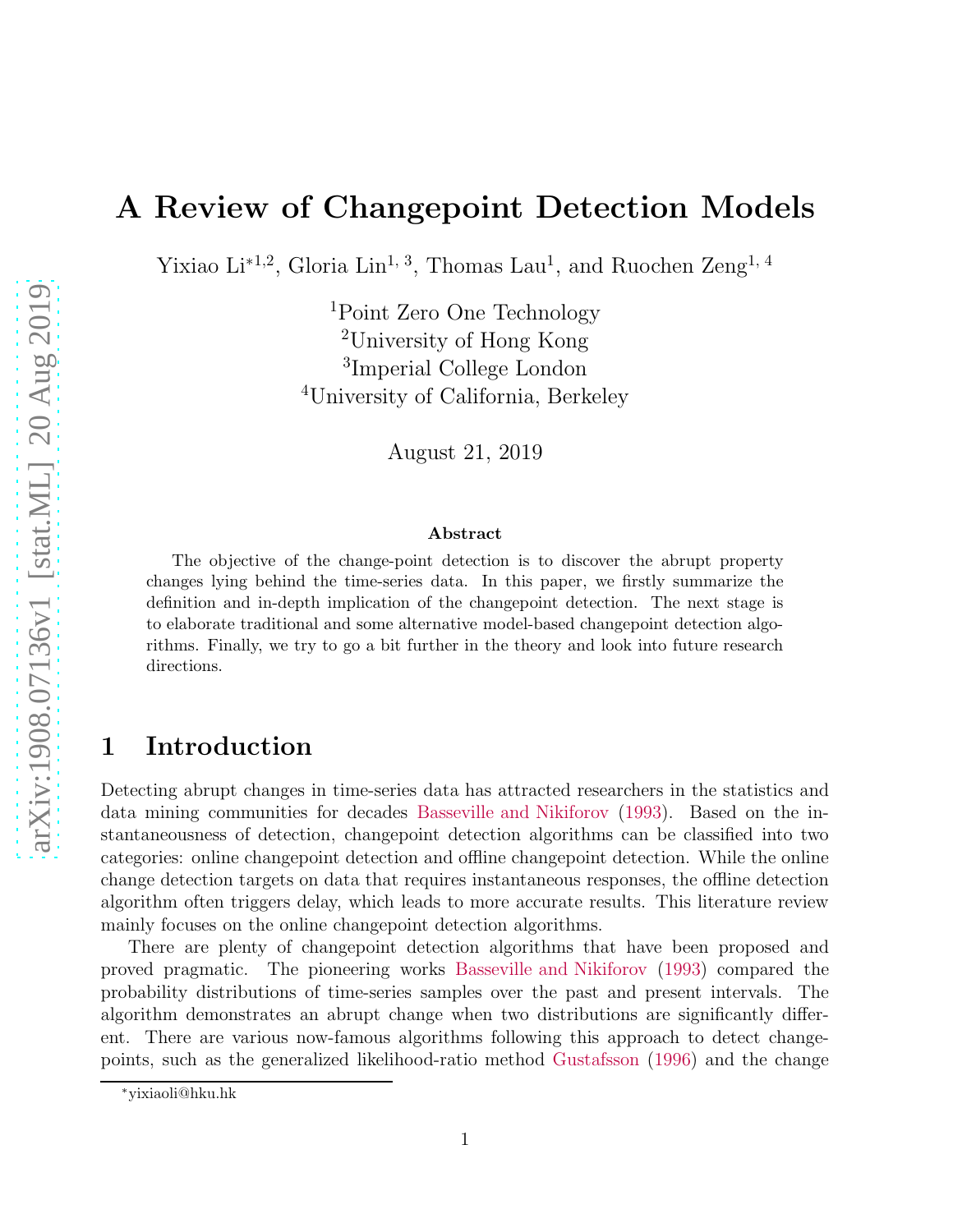finder [Takeuchi and Yamanishi](#page-10-0) [\(2006\)](#page-10-0). Most recently, the subspace methods are proposed, which include subspace identification and Krylov subspace learning [Kawahara and Sugiyama](#page-9-1) [\(2012\)](#page-9-1).

The aforementioned methods are all considered traditional and rely on pre-designed parametric models, such as the underlying probability distributions, auto-regressive models and state-space models to track specific parameters [Liu et al.](#page-10-1) [\(2013](#page-10-1)). As alternatives, several general and ad-hoc model-free methods have been proposed with no specific parametric assumptions [Desobry et al.](#page-9-2) [\(2005\)](#page-9-2). These alternative methods include time-frequency approaches and kernel density estimations. However, a common weakness lies in these algorithms is that they all tend to be less accurate in high-dimensional problems because of the curse of dimensionality [Vapnik](#page-10-2) [\(1998\)](#page-10-2). To overcome this problem, we introduce a new strategy called the direct density-ratio estimation.

In summary, this survey focuses on the aforementioned changepoint detection methods and discusses how the algorithms work to detect abrupt changes in details. In Section 2, we explore the traditional model-based changepoint detection algorithms. Section 3 compares the traditional algorithms with the alternative model-free changepoint detections. In Section 4, we make conclusions and present some of the future research directions.

## 2 Model-based Change Detection Algorithms

### 2.1 Generalized Likelihood Ratio

The generalized likelihood ratio (GLR) test is widely used in detecting abrupt changes in linear systems [Gustafsson](#page-9-0) [\(1996](#page-9-0)), which is proposed by [Basseville and Nikiforov](#page-8-0) [\(1993\)](#page-8-0). As summarized by [Kerr](#page-9-3) [\(1987](#page-9-3)), the GLR test has an appealing analytical framework that is suitable to those systems with Kalman filters. The test also locates the physical cause of changes when they abruptly occurred.

In a linear state space model, we present the occurrence of abruptly changes by

$$
\boldsymbol{x}_{t+1} = \boldsymbol{F}_t \boldsymbol{x}_t + \boldsymbol{G}_t \boldsymbol{u}_t + \boldsymbol{w}_t + \delta(k-t) \boldsymbol{v},
$$
  

$$
\boldsymbol{y}_t = \boldsymbol{H}_t \boldsymbol{x}_t + \boldsymbol{e}_t,
$$

where the observation is denoted as  $y_t$ , the input as  $u_t$ , and the state as  $x_t$ . Here,  $w_t$ ,  $e_t$ and  $x_t$  are assumed to be Gaussian distributed that are mutually independent. The state jump v occurs at an unknown instant k.  $\delta(j)$  is a pulse function that takes the value of one if  $j = 0$  and takes the value of zero, otherwise. The set of measurements  $y_1, \ldots, y_N$  is denoted as  $\mathbf{y}_{1:N}$ .

The likelihood function based on the observations up to time N given the jump  $\nu$  at time k is denoted  $p(y^N|k, v)$ . The same notation is used for the conditional density function of  $y^N$ , where k and  $\nu$  are given. The likelihood ratio (LR) test is a multiple hypotheses test, where different jump hypotheses are compared to the no jump null hypothesis in a pairwise manner. In the LR test, the jump magnitude is given. The hypotheses under consideration are

$$
H_0:\mathrm{No\ jump},
$$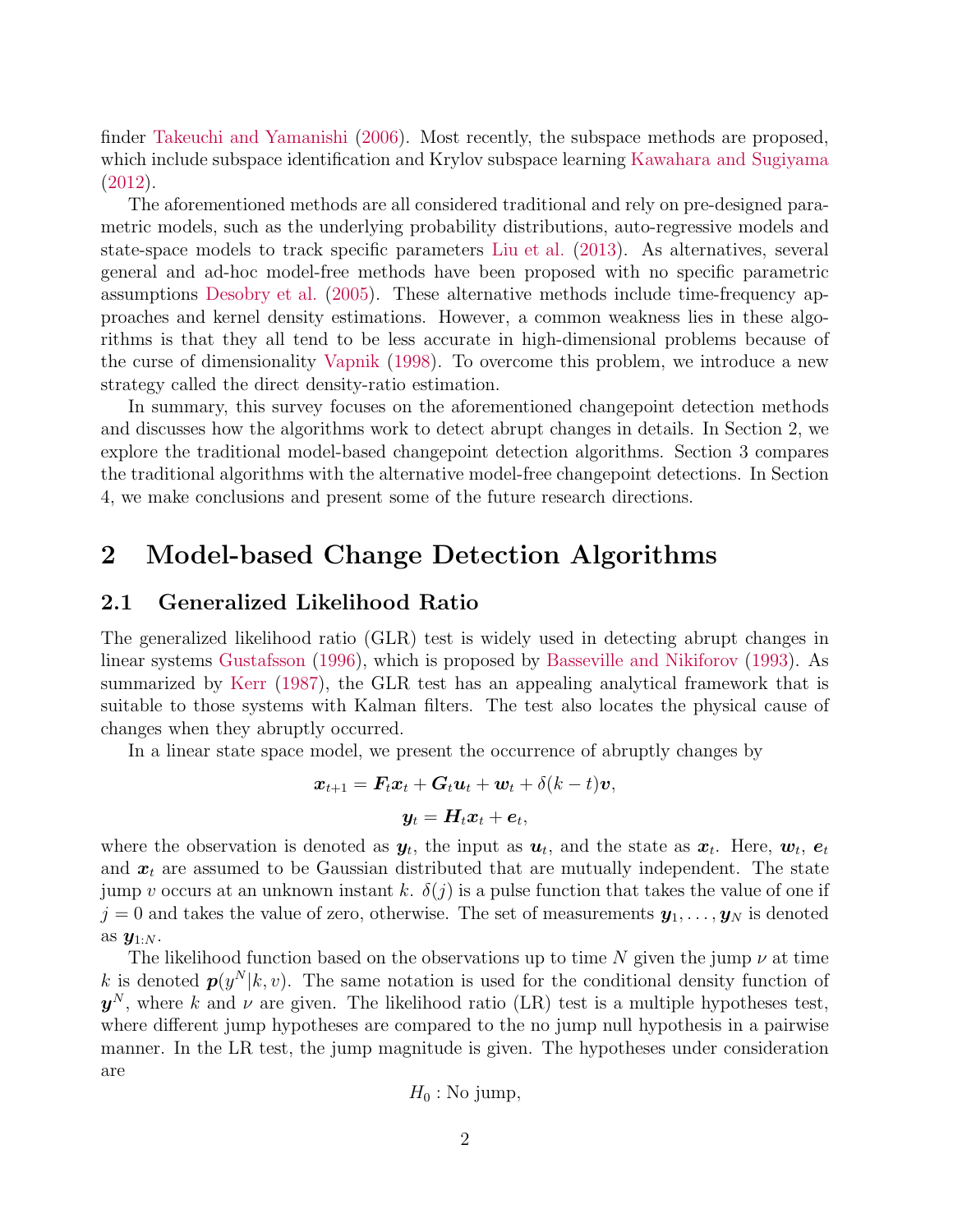$H_1(k, v)$ : A jump of magnitude v at time k.

By introducing the log-likelihood ratio for the hypotheses test

$$
l_N(k, v) := 2 \log \frac{p(\mathbf{y}_{1:N}|H_1(k, v))}{p(\mathbf{y}_{1:N}|H_0)} = 2 \log \frac{p(\mathbf{y}_{1:N}|k, v)}{p(\mathbf{y}_{1:N}|k = N)},
$$

the GLR test is a double optimization over  $k$  and  $v$ 

$$
\hat{v}(k) = \underset{v}{\operatorname{argmax}} 2 \log \frac{p(\mathbf{y}_{1:N}|k, v)}{p(\mathbf{y}_{1:N}|k = N)},
$$

$$
\hat{k} = \underset{k}{\operatorname{argmax}} 2 \log \frac{p(\mathbf{y}_{1:N}|k, \hat{v}(k))}{p(\mathbf{y}_{1:N}|N)}.
$$

The jump candidate k in the GLR test is rejected (a change point is detected), if

$$
l_N(\hat{k},\hat{v}(\hat{k})) > h,
$$

where a certain threshold  $h$  characterizes the hypothesis test.

### 2.2 Bayesian Online Changepoint Detection

Using the Bayesian approach to detect the abrupt changes in time series has been well studied. In this section, we summarize the works of [Barry and Hartigan](#page-8-1) [\(1993](#page-8-1)), [Paquet](#page-10-3) [\(2007\)](#page-10-3), [Adams and MacKay](#page-8-2) [\(2007\)](#page-8-2), and [Garnett et al.](#page-9-4) [\(2009](#page-9-4)) to generate a whole picture of the Bayesian approach.

Let  $y_1, \ldots, y_T$  be a sequence of observations that is divided into non-overlapping product partitions, where the changepoints are the delineations between these partitions. For each partition  $\rho$ , the data within it are assumed to be *i.i.d.* generated from a probability distribution  $P(\mathbf{y}_t | \eta_\rho)$ , while the parameters  $\eta_\rho$ ,  $\rho = 1, 2, \ldots$  are assumed to be *i.i.d.* as well. Define  $y_t^{(r)}$  as the set of observations associated with the run  $r_t$ . The Bayesian approach is conducted by estimating the posterior distribution over the current run length  ${r_t}$ (i.e., the length of time since the last changepoint), given the data observed  $P(\mathbf{y}_{t+1}|\mathbf{y}_{1:t}) =$  $\sum_{r_t} P(\boldsymbol{y}_{t+1}|r_t, \boldsymbol{y}_t^{(r)})$  $t^{(r)}$ ) $P(r_t|\boldsymbol{y}_{1:t})$ , where

$$
P(r_t|\mathbf{y}_{1:t}) = \sum_{r_{t-1}} P(r_t, r_{t-1}, \mathbf{y}_{1:t})
$$
  
= 
$$
\sum_{r_{t-1}} P(r_t, \mathbf{y}_t|r_{t-1}, \mathbf{y}_{1:t-1}) P(r_{t-1}, \mathbf{y}_{1:t-1})
$$
  
= 
$$
\sum_{r_{t-1}} P(r_t|r_{t-1}) P(\mathbf{y}_t|r_{t-1}, \mathbf{y}_t^{(r)}) P(r_{t-1}, \mathbf{y}_{1:t-1}).
$$

The model then computes the predictive distribution conditional on  $\{r_t\}$  and integrates over the posterior distribution on the current run length to obtain its marginal predictive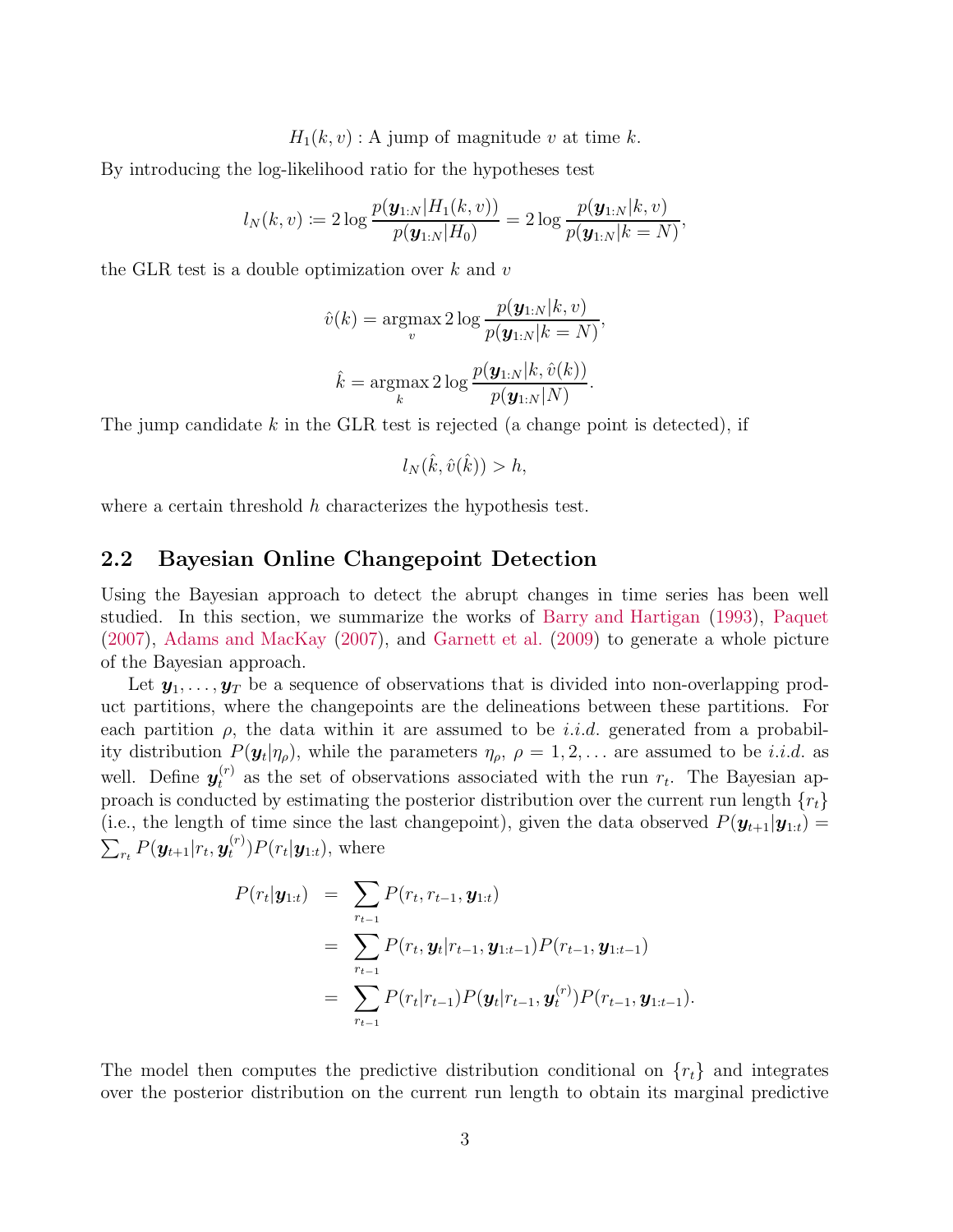distribution. A recursive message-passing algorithm is developed for the joint distribution over the current run length and the data, based on two calculations: 1) the prior over  $r_t$ given  $r_{t-1}$ , and 2) the predictive distribution over the newly-observed datum, given the data since the last change point. Furthermore, a recursive algorithm must define not only the recurrence relation but also the initialization conditions. Thus, the prior over the initial run length is the following normalized survival function:

$$
P(r_0 = \tau) = \frac{1}{Z}S(\tau),
$$
  

$$
S(\tau) = \sum_{t=t+1}^{\infty} P_{gap}(g = t).
$$

Furthermore, by addressing the whole problem using the conjugate-exponential models, we have

$$
\boldsymbol{v}_t^{(r)} = \boldsymbol{v}_{prior} + \boldsymbol{r}_t, \\ \boldsymbol{\chi}_t^{(r)} = \boldsymbol{\chi}_{prior} + \sum_{t' \in r_t} \boldsymbol{u}(\chi_{t'}).
$$

The whole algorithm can be summarized as follows

#### Algorithm 1 Bayesian Online Changepoint Detection 1: Initialize  $P(r_0) = \tilde{S}$  or  $P(r_0 = 0) = 1$ ,  $\mathbf{v}_1^{(0)} = \mathbf{v}_{prior}$ ,  $\chi_1^{(0)} = \chi_{prior}$ 2: Observe New Datum  $y_t$ 3: Evaluate Predictive Probability  $\pi_t^{(r)} = P(\mathbf{y}_t | \mathbf{v}_t^{(r)})$  $t^{(r)}, \boldsymbol{x}^{(r)}_t$  $\binom{(T)}{t}$ 4: Calculate Growth Probabilities  $P(r_t = r_{t-1} + 1, y_{1:t}) = P(r_{t-1}, y_{1:t})\pi_t^{(r)}$  $t^{(r)}(1-H(r_{t-1}))$ 5: Calculate Changepoint Probabilities  $P(r_t = 0, \mathbf{y}_{1:t}) = \sum_{r_{t-1}} P(r_{t-1}, \mathbf{y}_{1:t-1}) \pi_t^{(r)} H(r_{t-1})$ 6: Calculate Evidence  $P(\mathbf{y}_{1:t}) = \sum_{r_t} P(r_t, \mathbf{y}_{1:t})$  $r_t$ 7: Determine Run Length Distribution  $P(r_t|\mathbf{y}_{1:t}) = P(r_t, \mathbf{y}_{1:t})/P(\mathbf{y}_{1:t})$ 8: Update Sufficient Statistics  $u_{t+1}^{(0)} = u_{prior}$ ,  $\chi_{t+1}^{(0)} = \chi_{prior}$ ,  $u_{t+1}^{(r+1)} = u_t^{(r)} + 1$ ,  $\chi_{t+1}^{(r+1)} =$  $\boldsymbol{\chi}_t^{\left(r\right)}+\boldsymbol{u}(\chi_t)$ 9: Perform Prediction  $P(\mathbf{y}_{t+1}|\mathbf{y}_{1:t}) = \sum_{r_t} P(\mathbf{y}_{t+1}|\mathbf{y}_t^{(r)})$  $(t^{(r)}, r_t) P(r_t | \bm{y}_{1:t})$

10: Return to Step 2

## 2.3 The Subspace Methods for Online Changepoint Detection

Detecting changepoints in the time-series data based on the subspace identification needs to employ geometric approaches to estimate the linear state-space model [Kawahara et al.](#page-9-5) [\(2007\)](#page-9-5). [Takeuchi and Yamanishi](#page-10-0) [\(2006\)](#page-10-0) proposed a framework in which an autoregressive (AR) model is fitted recursively, thereby solving the problems in non-stationary time series. Accordingly, some new changepoint detection algorithms based on the singular-spectrum analysis (SSA) were proposed by [Moskvinz and Zhigljavsky](#page-10-4) [\(2003](#page-10-4)).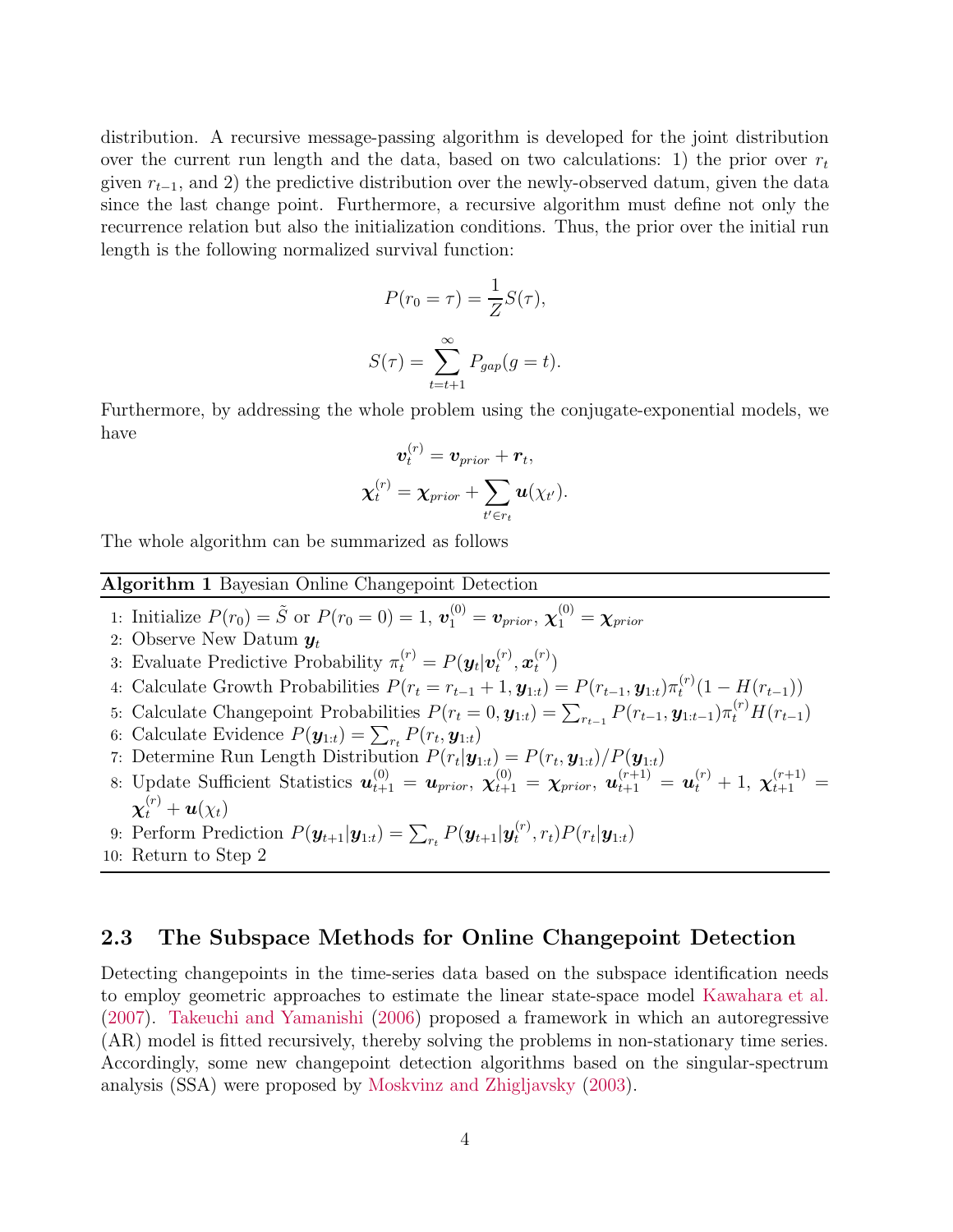Consider a discrete-time wide-sense stationary vector process  $y_t \in \mathbb{R}^p$ ,  $t = 1, 2, \ldots$ , which models the signal of the unknown stochastic system as a discrete-time linear state-space system:

$$
\begin{aligned} \boldsymbol{x}_{t+1} &= \boldsymbol{A} \boldsymbol{x}_t + \boldsymbol{v}_t, \\ \boldsymbol{y}_t &= \boldsymbol{C} \boldsymbol{x}_t + \boldsymbol{w}_t, \end{aligned}
$$

 $x \in \mathbb{R}^n$  is a state vector,  $v \in \mathbb{R}^n$  and  $w \in \mathbb{R}^p$  are the system and observation noises respectively, while  $A \in \mathbb{R}^{n \times n}$  and  $C \in \mathbb{R}^{p \times n}$  are the system matrices. The key problem solved by the subspace identification is the consistent estimation of the column space of the extended observability matrix.

$$
\mathcal{O}_k \coloneqq \left[\pmb{C}^\top (\pmb{C}\pmb{A})^\top,\ldots, (\pmb{C}\pmb{A}^{k-1})^\top\right].
$$

Once the extended observability matrix is obtained, we can derive the system matrices and the Kalman gain by substituting the above equations with

$$
\begin{aligned} \boldsymbol{x}_{t+1} &= \boldsymbol{A} \boldsymbol{x}_t + \boldsymbol{K} \boldsymbol{e}_t, \\ \boldsymbol{y}_t &= \boldsymbol{C} \boldsymbol{x}_t + \boldsymbol{e}_t, \end{aligned}
$$

where  $e_t$  is an innovation process (the error process of the model) and  $K$  is the stationary Kalman gain. Thus, we obtain the extended observability matrix as

$$
\mathcal{O}_k = \sum_{ff}^{1/2} \boldsymbol{U}_1 \boldsymbol{S}_1^{1/2}.
$$

where the suffix  $p$  denotes the past and  $f$  denotes the future and the covariance matrices are computed using the matrices obtained by the  $LQ$  factorization, respectively.

A subsequence can be expressed as

$$
\boldsymbol{y}_k(t) = \mathcal{O}_k \boldsymbol{x}(t) + \Psi_k \boldsymbol{e}_k(t),
$$

where  $\Psi_k$  is defined as

$$
\Psi_k \coloneqq \begin{bmatrix} I_{p \times p} & 0 & \dots & 0 \\ C \pmb{K} & I_{p \times p} & \dots & 0 \\ \vdots & C \pmb{K} & \vdots & \vdots \\ C \pmb{A}^{k-2} K & C \pmb{A}^{k-3} K & \dots & I_{p \times p} \end{bmatrix}.
$$

Moreover, by aligning the above equation according to the structure of a Hankel metrics

$$
Y_{k,N}(t) = \mathcal{O}_k X_0 + \Psi_k E_{k,N}(t),
$$

Hence, the subspace spanned by the column vectors of  $Y_{k,N}(t)$  is equivalent to the spans of  $\mathcal{O}_k$  plus  $\Psi_k$ . Then the following distance, which quantifies the gap between subspaces, can be used as a measure of the changepoint in the time-series

$$
\mathcal{D} := Y_{k,M}(t_2)^\top Y_{k,M}(t_2) - Y_{k,M}(t_2)^\top \boldsymbol{U}_1^{(1)} (\boldsymbol{U}_1^{(1)})^\top Y_{k,M}(t_2),
$$

where  $U(1)$  is computed by the SVD of the extended observability matrix  $\mathcal{O}_k$ , which is estimated by the subspace identification using the data in the reference interval  $\mathcal{O}_k^{(1)} =$  $U^{(1)}S^{(1)}(V^{(1)})^{\top}$ . The procedure for change-point detection can be outlined as follows: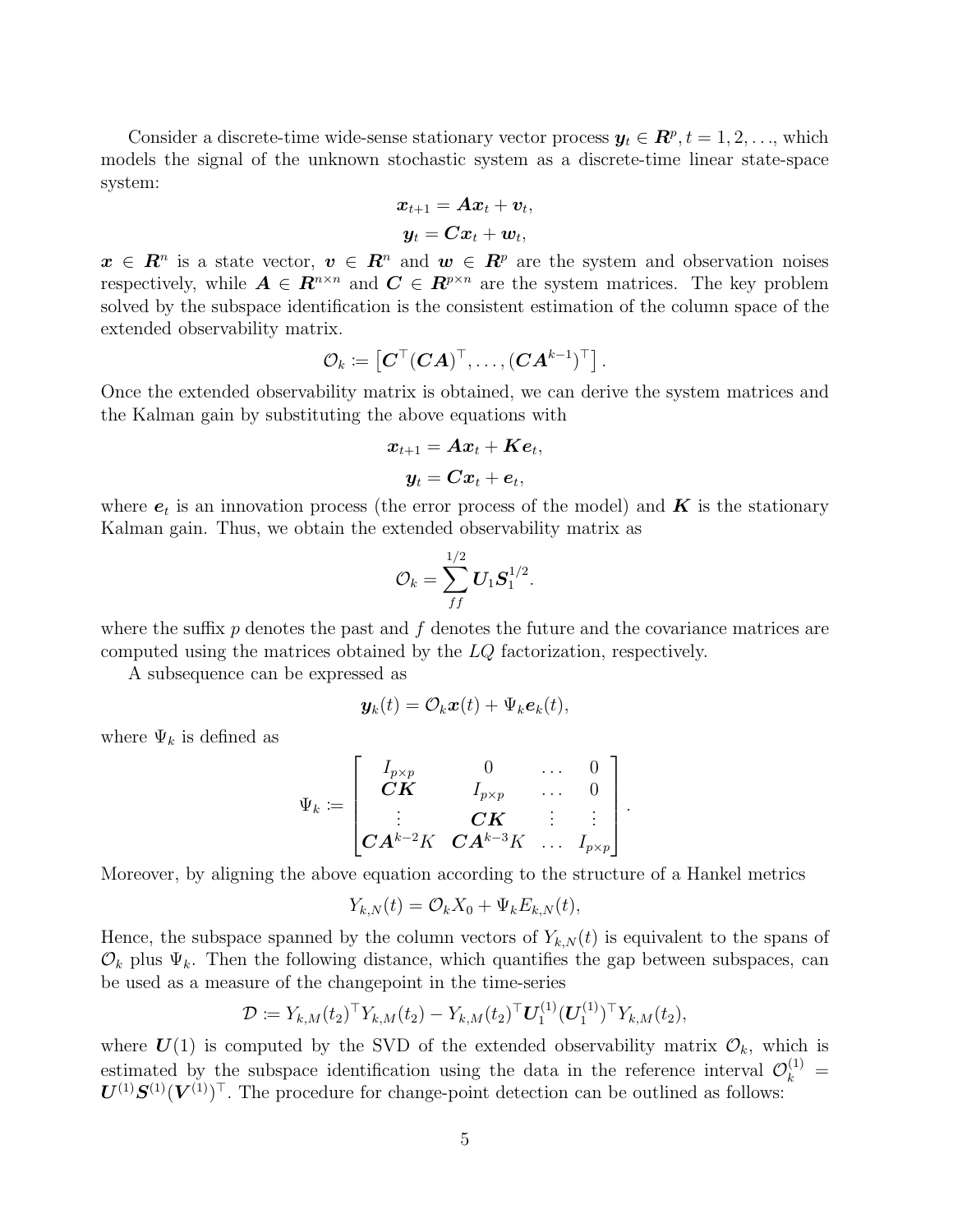#### Algorithm 2 Subspace Methods for Online Changepoint Detection

- 1: Select  $k, M, N, \tau$  and n.
- 2: Initialize  $P, \Sigma_{y1}, \Sigma_{y2}$  and M.
- 3: At each time t
- 4: Update P,  $\Sigma_{y1}$ ,  $\Sigma_{y2}$  and M by prescribed equations and estimate the observability subspace
- 5: Construct the Hankel matrix  $Y_{k,N}(t)$  of the test interval followed by evaluating the distance D.

## 3 Alternative Model Free Change Detection Algorithms

### 3.1 Online Kernel Change Detection Algorithm

In this section, we refer to the famous works written by [Desobry et al.](#page-9-2) [\(2005](#page-9-2)) and [Harchaoui et al.](#page-9-6) [\(2009\)](#page-9-6) to present a general, model-free framework for the online abrupt change detection method called Kernel change detection algorithm. Similar to other model-free techniques, the detection of abrupt changes is based on the descriptors extracted from the signal of interests.

Let  $y_1, ..., y_n$  be a time series of independent random variables. The change point detection based on the observed sample  $y_1, \ldots, y_n$  consists two steps

- 1) Decide between  $H_0: P(\mathbf{y}_1) = \cdots = P(\mathbf{y}_k) = \cdots = P(\mathbf{y}_n)$  and  $H_1:$  there exists  $1 < k^* < n$  such that  $P(\mathbf{y}_1) = \cdots = P(\mathbf{y}_{k^*}), P(\mathbf{y}_{k^*+1}) = \cdots = P(\mathbf{y}_n).$
- 2) Estimate  $k^*$  from the sample  $\{y_1, \ldots, y_n\}$  if  $H_1$  is true.

To conduct the kernel changepoint analysis, the running-maximum-partition strategy is employed based on a reproduced kernel Hilbert space. Let  $(\chi, d)$  be a separable measurable metric space, and **y** be a  $\chi$ -valued random variable with probability measure **P**. The expectation with respect to P is denoted by  $E[\cdot]$  while the covariance matrix is denoted by  $Cov(\cdot, \cdot)$ . Consider a reproducing kernel Hilbert space (RKHS) of function  $\chi \to R$ , the model makes the following two assumptions on the kernel: 1) the kernel  $\tau$  is bounded, i.e.  $\sup_{(x,y)\in\chi\times\chi}\tau(x,y)<\infty$ , 2) for all probability distributions **P**, the RKHS associated with  $\tau(\cdot, \cdot)$  is dense in  $L^2(\mathbf{P})$ .

An efficient strategy for conducting the changepoint analysis is to select the partition of sample. The partition yields a maximum heterogeneity between a sample  $y_1, \ldots, y_n$  and a candidate change point k with interval  $(1, n)$ . Assume that we can compute a measure of heterogeneity  $\Delta_{n,k}$  between the segments  $y_1, \ldots, y_k$  as well as the  $y_{k+1}, \ldots, y_n$ , then the running-maximum-partition strategy consists in using max  $\Delta_{n,k}$  as a building block for changepoint analysis.

Consider a sequence of independent observations  $y_1, \ldots, y_n \in \chi$ . For any  $[i, j] \subset$  $\{2,\ldots,n-1\}$ , the corresponding empirical mean elements and covariance operators as follows

$$
\hat{\boldsymbol{u}}_{i:j} \coloneqq \frac{1}{j-i+1} \sum_{l=i}^j \tau(\boldsymbol{y}_l, \cdot), \hat{\boldsymbol{\Sigma}}_{i:j} \coloneqq \frac{1}{j-i+1} \sum_{l=i}^j \{ \tau(\boldsymbol{y}_l, \cdot) - \hat{\boldsymbol{\mu}}_{i:j} \}.
$$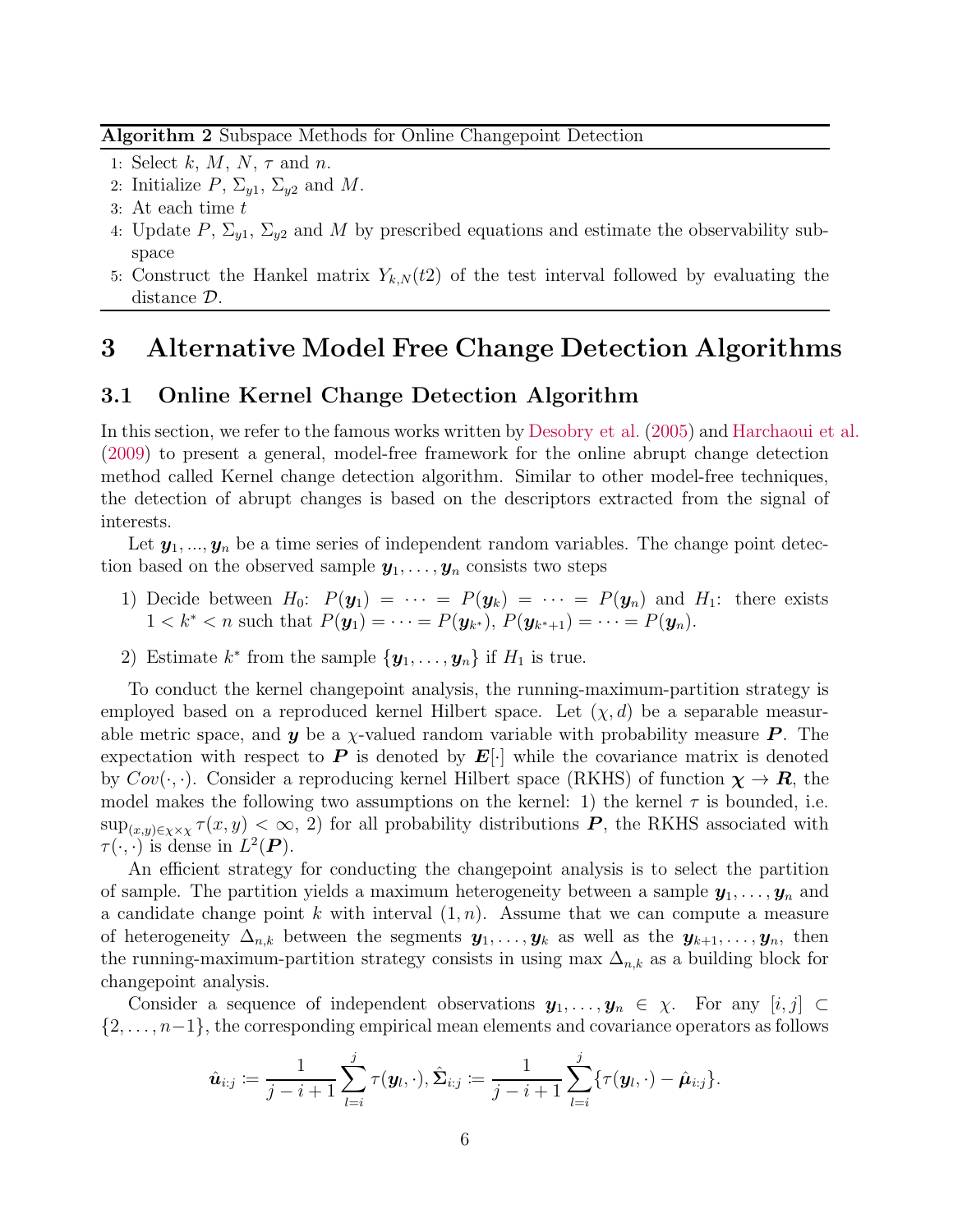For all  $k \in \{2, \ldots, n-1\}$  the maximum kernel Fisher discriminant ratio (KFDR), is defined as

$$
KFDR_{n,k;\gamma}(\boldsymbol{y}_1,\ldots,\boldsymbol{y}_n) := \frac{k(n-k)}{n} \left\| \left( \frac{k}{n} \hat{\boldsymbol{\Sigma}}_{1:k} + \frac{n-k}{n} \hat{\boldsymbol{\Sigma}}_{k+1:n} + \gamma I \right)^{-1/2} (\hat{\boldsymbol{\mu}}_{k+1:n}) - \hat{\boldsymbol{\mu}}_{1:k} \right\|_{\mathcal{H}}^2.
$$

This model applies the running-maximum-partition strategy to obtain the building block of the test statistic for change-point analysis. Define the kernel test statistic

$$
T_{n;\gamma}(k) \coloneqq \max_{a_n < k < b_n} \frac{KFDR_{n,k;\gamma} - d_{1,n,k;\gamma}(\hat{\mathbf{\Sigma}}_{n,k}^W)}{\sqrt{2}d_{2,n,k,\gamma}(\hat{\mathbf{\Sigma}}_{n,k}^W)},
$$

where  $n\hat{\Sigma}_{n,k}^W := k\hat{\Sigma}_{1:k} + (n-k)\hat{\Sigma}_{k+1:n}$ . The quantities  $d_{1,n,k;\gamma}(\hat{\Sigma}_{n,k}^W)$  and  $d_{2,n,k;\gamma}(\hat{\Sigma}_{n,k}^W)$ , where

$$
d_{1,n,k;\gamma}(\hat{\Sigma}_{n,k}^W) = Tr\{(\hat{\Sigma}_{n,k}^W + \gamma I)^{-1} \hat{\Sigma}_{n,k}^W\},
$$
  

$$
d_{2,n,k;\gamma}(\hat{\Sigma}_{n,k}^W) = Tr\{(\hat{\Sigma}_{n,k}^W + \gamma I)^{-2} (\hat{\Sigma}_{n,k}^W)^2\},
$$

are the normalizing constants for  $T_{n;\gamma}(k)$  to have zero-mean and unit-variance as n tends to infinity. The maximum is searched within the interval  $[a_n, b_n]$  with  $a_n > 1$  and  $b_n < n$ . The algorithm then yields the result of whether an abrupt change has occurred and where the change has occurred.

### 3.2 Changepoint Detection by Direct Density Ratio Estimation

The aforementioned model-free changepoint detection algorithms tend to be less accurate in high-dimensional problems because of the curse of dimensionality [Vapnik](#page-10-2) [\(1998\)](#page-10-2). To solve the problem, we introduce a new strategy called the direct density-ratio estimation, which estimates the ratio of probability densities directly without going through density estimation [Liu et al.](#page-10-1) [\(2013](#page-10-1)). Following this idea, models such as the Kullback-Leibler importance estimation procedure (KLIEP) were established [Kawahara and Sugiyama](#page-9-1) [\(2012](#page-9-1)).

Let  $y(t)$  be a dimensional time series sample at time t. The goal of this model is to detect whether there exists a changepoint between two consecutive time intervals, which is called the reference and test intervals. Let  $Y_t$  be the forward subsequence of length k at time t

$$
\boldsymbol{Y}_{\!t} = [\boldsymbol{y}_{t}^{\top}, \boldsymbol{y}_{t+1}^{\top}, \ldots, \boldsymbol{y}_{t+k-1}^{\top}]^{\top}.
$$

Thus, the likelihood ratio of the sequence sample  $Y$  is

$$
s(\boldsymbol{Y}) = \log \frac{p_{te}(\boldsymbol{Y})}{p_{rf}(\boldsymbol{Y})},
$$

where  $p_{te}(\boldsymbol{Y})$  and  $p_{rf}(\boldsymbol{Y})$  are the probability density functions of the reference and test sequence samples, respectively. Let  $t_{rf}$  and  $t_{te}$  be the starting points of the reference and test intervals, respectively. Suppose we have  $n_{rf}$  and  $t_{te}$  sequence samples in the reference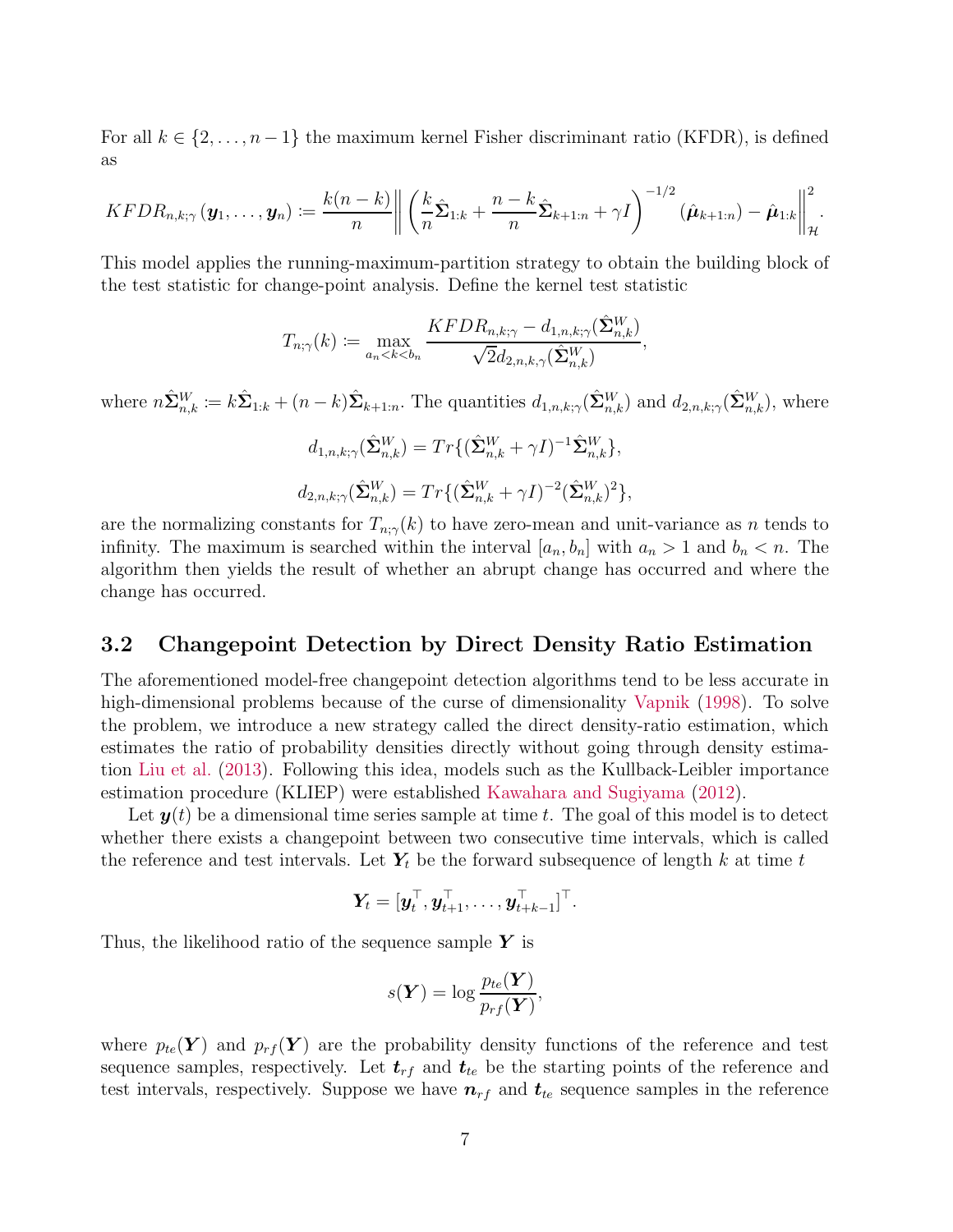and test intervals. Hence we obtain  $t_{te} = t_{rf} + n_{rf}$ , and accordingly, the hypothesis test for this model is given as:

$$
H_0: p(\mathbf{Y}_i) = p_{rf}(\mathbf{Y}_i), t_{rf} \leq i < t_{te},
$$
\n
$$
H_1: p(\mathbf{Y}_i) = p_{rf}(\mathbf{Y}_i), t_{rf} \leq i < t; p(\mathbf{Y}_i) = p_{te}(\mathbf{Y}_i), t_{te} \leq i < t.
$$

The likelihood ratio between the hypotheses  $H_0$  and  $H_1$  is

$$
\Lambda = \frac{\prod_{i=1}^{n_{rf}} p_{te}(\mathbf{Y}_{te}(i))}{\prod_{i=1}^{n_{rf}} p_{rf}(\mathbf{Y}_{te}(i))}.
$$

Therefore, the model could decide whether there exits a change point between the reference and test intervals by monitoring the logarithm of the likelihood ratio

$$
S(\boldsymbol{Y}) = \sum_{i=1}^{n_{te}} \log \frac{p_{te}(\boldsymbol{Y_{te}}(i))}{p_{rf}(\boldsymbol{Y_{te}}(i))}.
$$

Based on the logarithm of the likelihood ratio  $s(Y)$ , the model could detect change occurs if  $S \leq \mu$ . Thus, we can obtain the density ratio as

$$
W(\boldsymbol{Y}) = \log \frac{p_{te}(\boldsymbol{Y})}{p_{rf}(\boldsymbol{Y})}.
$$

The model solves this problem by using the KLIEP. The KLIEP first models the density ratio  $w(Y)$  by using a non-parametric Gaussian kernel model

$$
\hat{w}(\boldsymbol{Y}) = \sum_{l=1}^{n_{te}} \alpha_1 K_{\sigma}(\boldsymbol{Y}, \boldsymbol{Y}_{te}(l)),
$$

where  $\{\alpha_l\}$  are the parameters to be fitted from samples, and  $K_{\sigma}(\boldsymbol{Y}, \boldsymbol{Y}')$  is the Gaussian kernel function with mean Y' and standard deviation  $\sigma$ 

$$
K_{\sigma}(\boldsymbol{Y}, \boldsymbol{Y}') = \exp\left(-\frac{\|\boldsymbol{Y} - \boldsymbol{Y}'\|^2}{2\sigma^2}\right).
$$

The parameters  $\{\alpha_l\}$  in this model are determined such that the empirical Kullback-Leibler divergence from  $p_{te}(\boldsymbol{Y})$  to  $\hat{p}_{te}(\boldsymbol{Y})$  (=  $p_{rf}(\boldsymbol{Y})\hat{w}(\boldsymbol{Y})$ ) is minimized.

The solution to this problem can be obtained by solving the following convex optimization problem

$$
\begin{cases}\n\max_{\alpha_l} \sum_{i=1}^{n_{te}} \log \left( \sum_{l=1}^{n_{te}} \alpha_l K_{\sigma}(\mathbf{Y}_{te}(i), \mathbf{Y}_{te}(l)) \right), \\
s.t. \frac{1}{n_{rf}} \sum_{i=1}^{n_{rf}} \sum_{l=1}^{n_{te}} \alpha_l K_{\sigma}(\mathbf{Y}_{rf}(i), \mathbf{Y}_{te}(l)) = 1, \\
\alpha_1, \ldots, \alpha_{n_{te}} \ge 1.\n\end{cases}
$$

The equality constraint in the above optimization problem comes from the requirement that  $\hat{w}(\bm{Y})$  should be properly normalized as  $\hat{p}_{te}(\bm{Y})$   $(= p_{rf}(\bm{Y})\hat{w}(\bm{Y}))$  , which is a probability density function. The non-negativity constraint reflects the non-negativity of the density ratio function. After solving this optimization problem by arcane procedures, one can detect the change points in a data series by the following algorithm: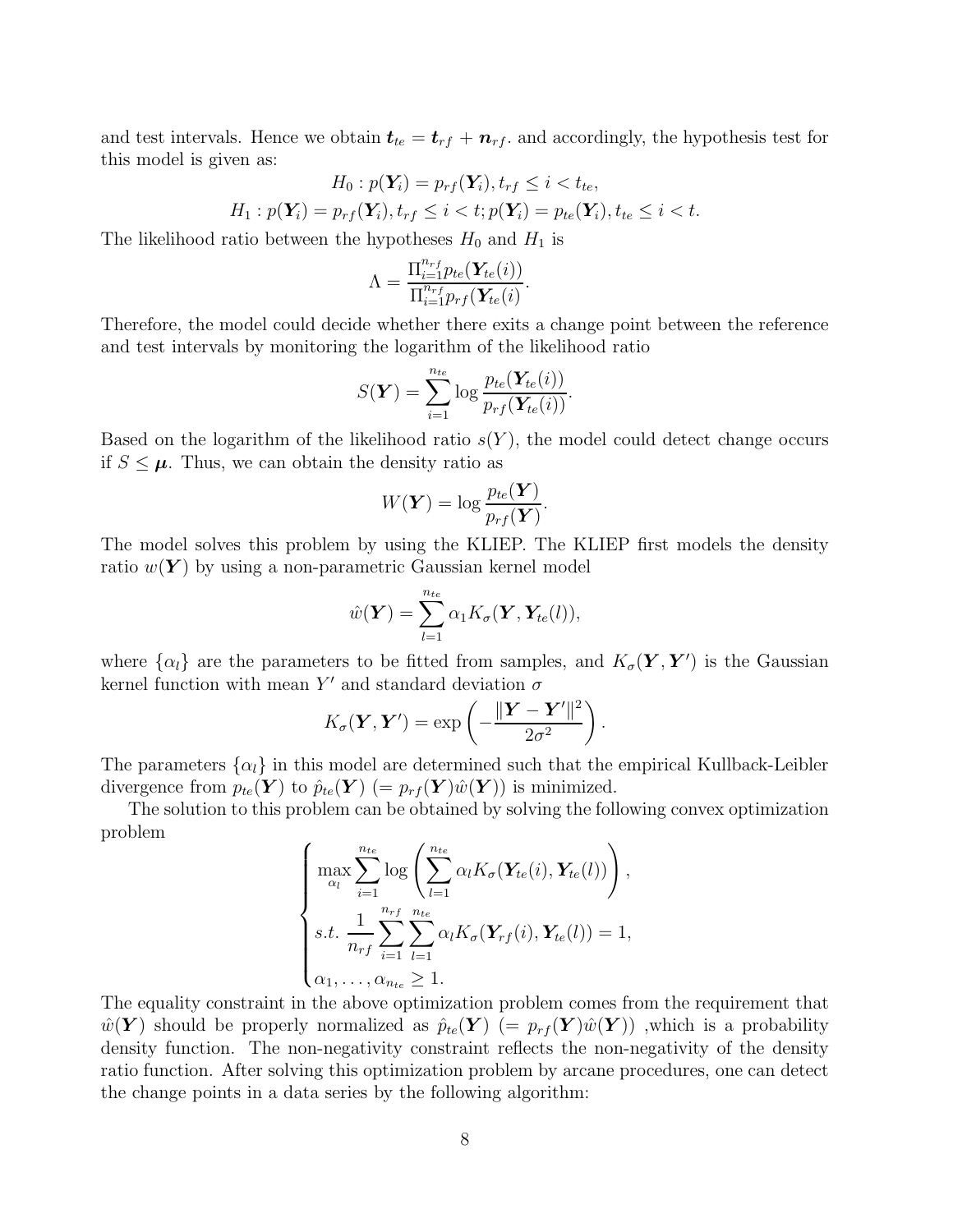#### Algorithm 3 Changepoint Detection by Direct Density Ratio Estimation

- 1: Input: New sample  $y(t)$ , the previous estimate of parameters  $\alpha$  and forgetting factors  $\eta$ and  $\lambda$ .
- 2: Create new sequence of sample  $Y_{te}(n_{te}(n_{te} + 1)).$
- 3: Update the parameters  $\alpha$ :

$$
\boldsymbol{\alpha} \leftarrow \begin{bmatrix} (1 - \eta \lambda) \alpha_2 \\ (1 - \eta \lambda) \alpha_3 \\ \vdots \\ (1 - \eta \lambda) \alpha_{n_{te}} \\ \eta/c \end{bmatrix},
$$

where  $c = \sum_{l=1}^{n_{te}} \alpha_l K_{\sigma}(\mathbf{Y}_{te}(n_{te}+1), \mathbf{Y}_{te}(l)).$ 

4: Perform feasibility satisfaction:

$$
\alpha \leftarrow \alpha + (1 - b^{\top} \alpha) b / (b^{\top} b),
$$
  
\n
$$
\alpha \leftarrow \max(0, \alpha),
$$
  
\n
$$
\alpha \leftarrow \alpha(b^{\top} \alpha),
$$

where  $b_l = \frac{1}{n_a}$  $\frac{1}{n_{rf}} \sum_{i=1}^{n_{rf}} K_{\sigma}(\mathbf{Y}_{rf}(i), \mathbf{Y}_{te}(l))$  for  $l = 1, ..., n_{rf}$ . 5: Update as  $\overrightarrow{\mathbf{Y}_{rf}}(n_{rf}+1) \leftarrow \mathbf{Y}_{te}(1)$ .

## 4 Conclusion

Changepoint detection has always been a subject worth of studying and exploring. There is a flourish of old literature and traditional models devoted to this subject. Throughout these years, more and more new methodologies have been introduced to tackle the abrupt changes in data series. In this literature review, we have summarized a portion of the most famous and effective methods to detect change point. As for future research directions, the academia is now heading to find more methods based on non-parametric model-free algorithms to detect change points, such as the single spectrum method, direct density estimation method, etc.

# References

- <span id="page-8-2"></span>Adams, R. P. & MacKay, D. J. C. (2007). Bayesian Online Changepoint Detection. *arXiv preprint arXiv:0710.3742.*
- <span id="page-8-1"></span>Barry, D., & Hartigan, J. A. (1993). A Bayesian Analysis for Change Point Problems. *Journal of the American Statistical Association* 88, 309–319.
- <span id="page-8-0"></span>Basseville, M., and Nikiforov, I. V. (1993). Detection of Abrupt Changes: Theory and Application. Englewood Cliffs: Prentice Hall.
- Chernoff, H., and Zacks, S. (1964). Estimating the Current Mean of a Normal Distribution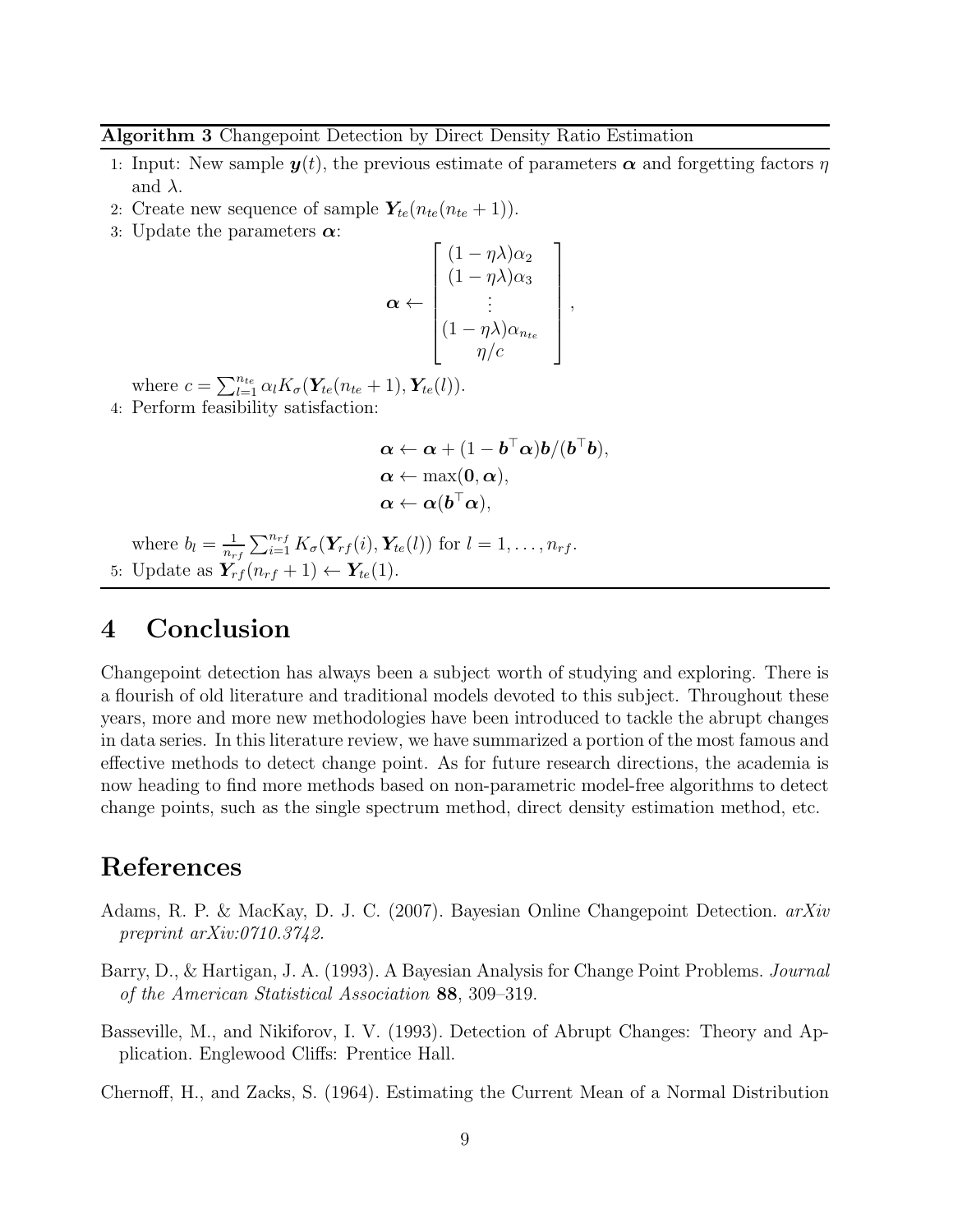which is Subjected to Changes in Time. *The Annals of Mathematical Statistics* 35, 999– 1018.

- Chopin, N. (2007). Dynamic Detection of Change Points in Long Time Series. *Annals of the Institute of Statistical Mathematics* 59, 349–366.
- <span id="page-9-2"></span>Desobry, F., Davy, M., and Doncarli, C. (2005). An Online Kernel Change Detection Algorithm. *IEEE Trans. Signal Processing* 53, 2961–2974.
- Fearnhead, P. and Liu, Z. (2007). Online Inference for Multiple Changepoint Problems. *Journal of the Royal Statistical Society: Series B* 69, 589–605.
- <span id="page-9-4"></span>Garnett, R., Osborne, M. A., and Roberts, S. J. (2009). Sequential Bayesian Prediction in The Presence of Changepoints. *In Proceedings of The 26th Annual International Conference on Machine Learning*, 345–352.
- Lee, H., Grosse, R., Ranganath, R., and Ng, A. Y. (2009). Convolutional deep belief networks for scalable unsupervised learning of hierarchical representations. *In Proceedings of the 26th annual international conference on machine learning*, 609–616.
- Guralnik, V., and Srivastava, J. (1999). Event Detection from Time Series Data. *In Proceedings of The fifth ACM SIGKDD International Conference on Knowledge Discovery and Data Mining*, 33–42.
- <span id="page-9-0"></span>Gustafsson, F. (1996). The Marginalized Likelihood Ratio Test for Detecting Abrupt Changes. *IEEE Transactions on Automatic Control* 41, 66–78.
- <span id="page-9-6"></span>Harchaoui, Z., Moulines, E., and Bach, F. R. (2009). Kernel Changepoint Analysis. *In Advances in Neural Information Processing Systems*, 609–616.
- Id, T., and Tsuda, K. (2007). Change-point Detection Using Krylov Subspace Learning. *In Proceedings of the 2007 SIAM International Conference on Data Mining*, 515–520.
- Kadirkamanathan, V., Li, P., Jaward, M. H., and Fabri, S. G. (2002). Particle Filteringbased Fault Detection in Non-linear Stochastic Systems. *International Journal of Systems Science* 33, 259–265.
- <span id="page-9-5"></span>Kawahara, Y., Yairi, T., and Machida, K. (2007). Changepoint Detection in Time-series Data based on Subspace Identification. *In Seventh IEEE International Conference on Data Mining (ICDM 2007)*. 559–564.
- <span id="page-9-1"></span>Kawahara, Y., and Sugiyama, M. (2012). Sequential Changepoint Detection based on Direct Density Ratio Estimation. *Statistical Analysis and Data Mining: The ASA Data Science Journal* 5, 114–127.
- <span id="page-9-3"></span>Kerr, T. (1987). Decentralized Filtering and Redundancy Management for Multisensor Navigation. *IEEE Transactions on Aerospace and Electronic Systems* 1, 83–119.